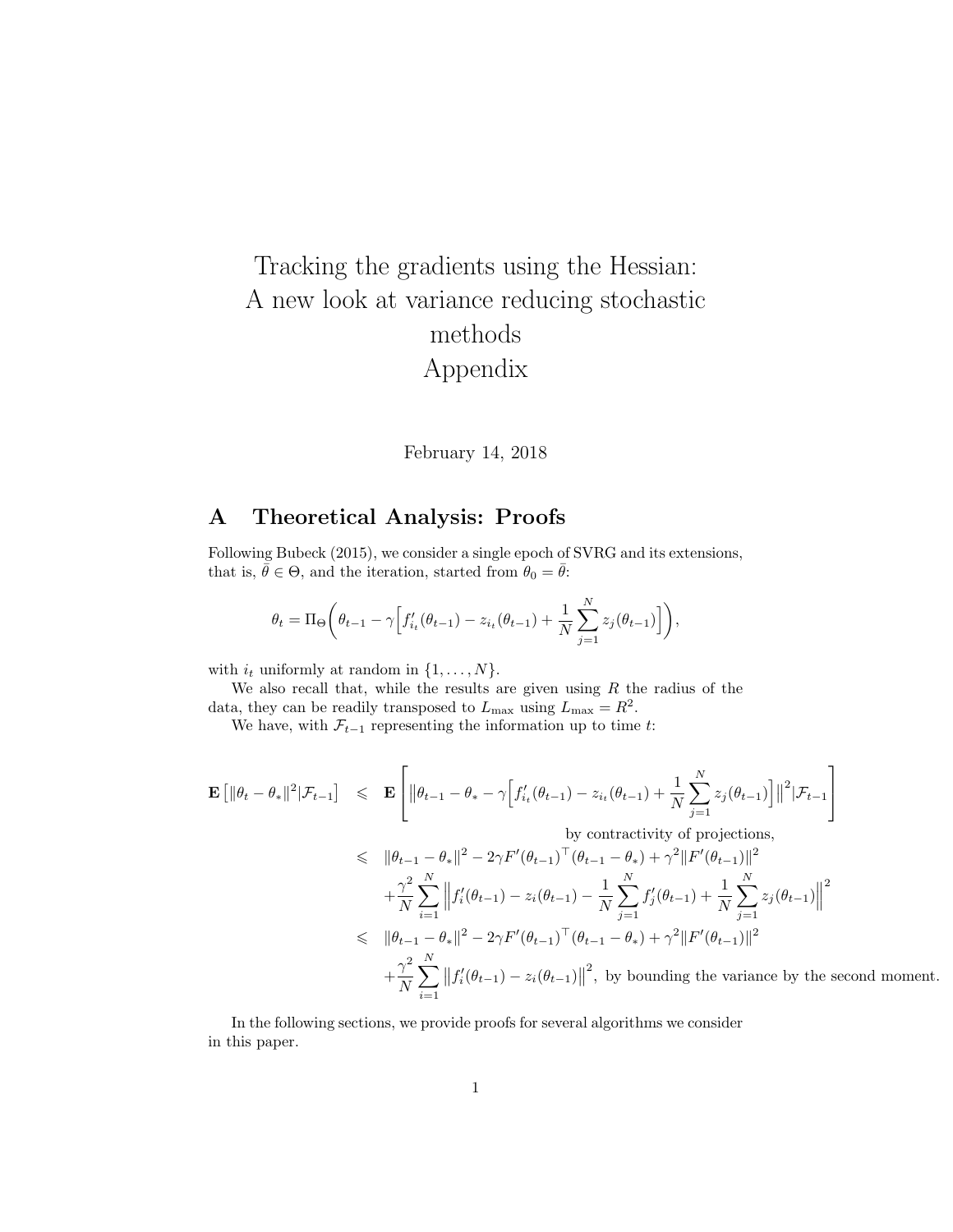#### A.1 SVRG

For regular SVRG (we provide the proof for completeness and because we need it later), we have:  $z_i(\theta) = f'_i(\bar{\theta})$  and we consider the bound

$$
\frac{\gamma^2}{N} \sum_{i=1}^N \left\|f_i'(\theta_{t-1}) - z_i(\theta_{t-1})\right\|^2 \leq \frac{2\gamma^2}{N} \sum_{i=1}^N \left\|f_i'(\theta_{t-1}) - f_i'(\theta_*)\right\|^2 + \frac{2\gamma^2}{N} \sum_{i=1}^N \left\|f_i'(\bar{\theta}) - f_i'(\theta_*)\right\|^2
$$
  

$$
\leq 2\gamma^2 R^2 F'(\theta_{t-1})^\top (\theta_{t-1} - \theta_*) + 2\gamma^2 R^2 [F(\bar{\theta}) - F(\theta_*)]
$$

leading to

$$
\mathbf{E} [ \|\theta_t - \theta_*\|^2 |\mathcal{F}_{t-1} ] \leq \|\theta_{t-1} - \theta_*\|^2 - 2\gamma F'(\theta_{t-1})^\top (\theta_{t-1} - \theta_*) + \gamma^2 \|F'(\theta_{t-1})\|^2 + 2\gamma^2 R^2 F'(\theta_{t-1})^\top (\theta_{t-1} - \theta_*) + 2\gamma^2 R^2 [F(\bar{\theta}) - F(\theta_*)].
$$

Thus if  $\gamma \leqslant 1/(2R^2 + L)$ , we get

$$
\mathbf{E}\left[ \|\theta_t - \theta_*\|^2 |\mathcal{F}_{t-1} \right] \leq \|\theta_{t-1} - \theta_*\|^2 - \gamma [F(\bar{\theta}_{t-1}) - F(\theta_*)] + 2\gamma^2 R^2 [F(\bar{\theta}) - F(\theta_*)].
$$

This implies that

$$
\frac{1}{T} \sum_{t=1}^{T} \mathbf{E} \left[ F(\bar{\theta}_{t-1}) - F(\theta_*) \right] \leq \frac{1}{\gamma T} \|\bar{\theta} - \theta_*\|^2 + 2\gamma R^2 [F(\bar{\theta}) - F(\theta_*)]
$$
  

$$
\mathbf{E} \left[ F\left(\frac{1}{T} \sum_{t=1}^{T} \bar{\theta}_{t-1}\right) - F(\theta_*) \right] \leq \left(\frac{2}{\mu \gamma T} + 2\gamma R^2 \right) [F(\bar{\theta}) - F(\theta_*)].
$$

This implies that if  $\gamma = \frac{1}{4R^2}$  and  $T \geqslant 8/(\gamma \mu) = \frac{32R^2}{\mu}$  $\frac{2R^2}{\mu}$ , then

$$
\mathbf{E}\left[F\left(\frac{1}{T}\sum_{t=1}^T \bar{\theta}_{t-1}\right) - F(\theta_*)\right] \leq \frac{3}{4} [F(\bar{\theta}) - F(\theta_*)].
$$

Thus, after  $K = O(\log \frac{1}{\varepsilon})$  epochs of SVRG we have attained the required precision, which makes an overall access to gradients of  $KN+KT = (N+\frac{R^2}{\mu})$  $\frac{R^2}{\mu}\big)\log\frac{1}{\varepsilon}.$ 

#### A.2 SVRG-2

We assume that  $\frac{4\beta^2 R^4}{\alpha} D^2 \leq L$  and  $\gamma = 1/(4L)$ . In this situation, with no approximation, we have  $z_i(\theta) = f'_i(\bar{\theta}) + f''_i(\bar{\theta}) (\theta - \bar{\theta})$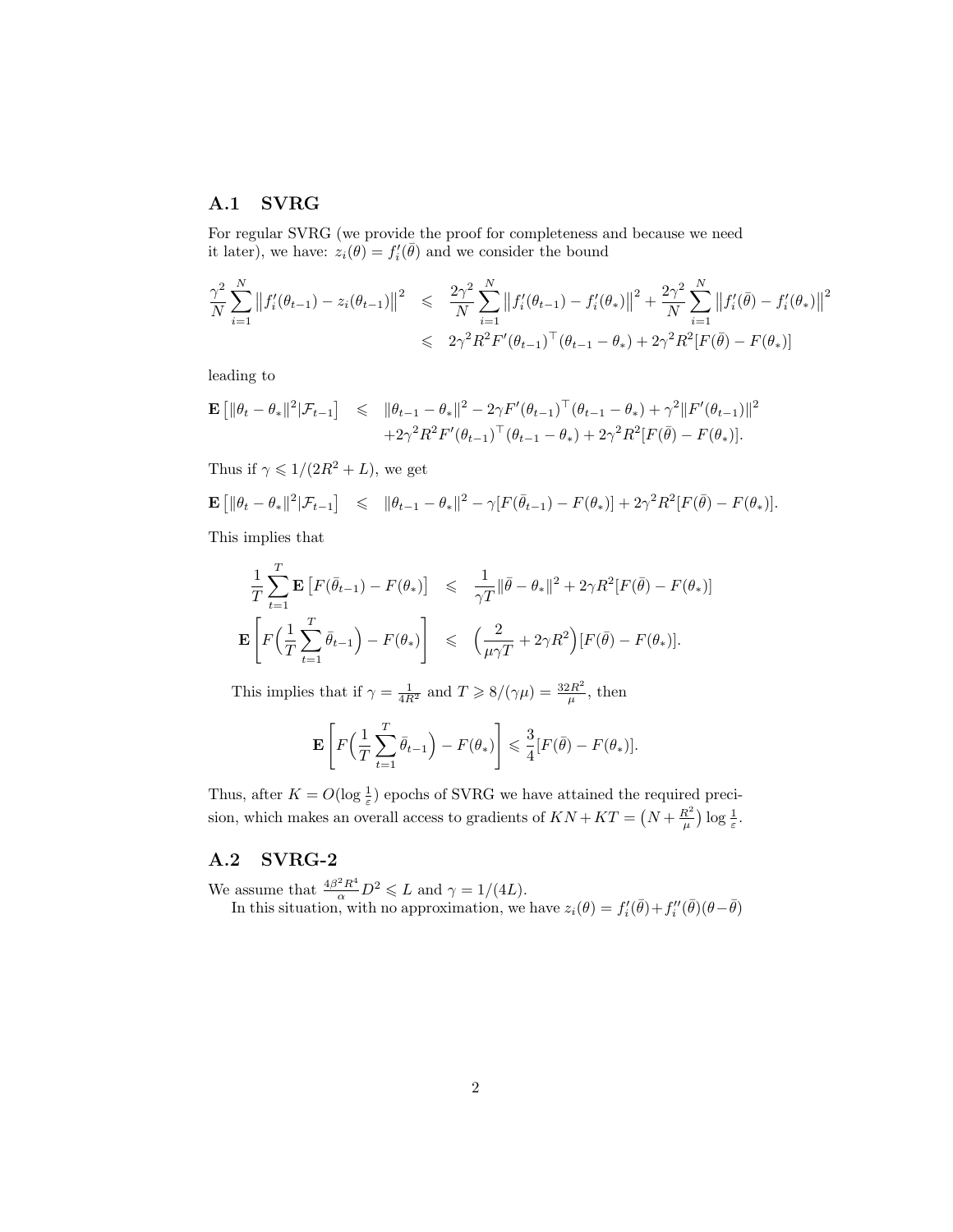and:

$$
\frac{\gamma^2}{N} \sum_{i=1}^N ||f'_i(\theta_{t-1}) - z_i(\theta_{t-1})||^2
$$
\n
$$
\leq \frac{\gamma^2}{N} \sum_{i=1}^N R^2 \Big[ \frac{\beta}{2} (x_i^\top \theta_{t-1} - x_i^\top \bar{\theta})^2 \Big]^2 = \frac{\gamma^2 \beta^2 R^2}{4N} \sum_{i=1}^N (x_i^\top (\theta_{t-1} - \bar{\theta}))^4 \text{ using the bound on } \varphi''',
$$
\n
$$
\leq \frac{\gamma^2 \beta^2 R^2}{N} \sum_{i=1}^N \Big[ 2(x_i^\top (\theta_{t-1} - \theta_*) )^4 + 2(x_i^\top (\theta_* - \bar{\theta}))^4 \Big]
$$
\n
$$
\leq \frac{\gamma^2 \beta^2 R^2}{N} \sum_{i=1}^N \Big[ 2R^2 ||\theta_{t-1} - \theta_*||^2 (x_i^\top (\theta_{t-1} - \theta_*))^2 + 2R^2 ||\bar{\theta} - \theta_*||^2 (x_i^\top (\bar{\theta} - \theta_*))^2 \Big] \text{ using } ||x_i|| \leq R,
$$
\n
$$
\leq \frac{2\gamma^2 \beta^2 R^4}{N} ||\theta_{t-1} - \theta_*||^2 \sum_{i=1}^N (x_i^\top (\theta_{t-1} - \theta_*))^2 + \frac{2\gamma^2 \beta^2 R^4}{N} ||\bar{\theta} - \theta_*||^2 \sum_{i=1}^N (x_i^\top (\bar{\theta} - \theta_*))^2
$$
\n
$$
\leq \frac{4\gamma^2 \beta^2 R^4}{\alpha} ||\theta_{t-1} - \theta_*||^2 [F(\theta_{t-1}) - F(\theta_*)] + \frac{4\gamma^2 \beta^2 R^4}{\alpha} ||\bar{\theta} - \theta_*||^2 [F(\bar{\theta}) - F(\theta_*)] \text{ using } \varphi'' \geq \alpha,
$$
\n
$$
\leq \frac{4\gamma^2 \beta^2 R^4}{\alpha} D^2 [F(\theta_{t-1}) - F(\theta_*)] + \frac{4\gamma^2 \beta^2 R^4}{\alpha} D^2 [F(\bar{\theta}) - F(\theta_*)], \text{ using the compactness of } \Theta.
$$

With our assumptions, we have  $\gamma\left(L + \frac{4\beta^2 R^4}{\alpha} D^2\right) \leq 1$ , and we get that

$$
\mathbf{E} \left[ \|\theta_t - \theta_*\|^2 |\mathcal{F}_{t-1} \right] \leq \|\theta_{t-1} - \theta_*\|^2 - \gamma F'(\theta_{t-1})^\top (\theta_{t-1} - \theta_*) + \frac{4\gamma^2 \beta^2 R^4}{\alpha} D^2 [F(\bar{\theta}) - F(\theta_*)] \leq \|\theta_{t-1} - \theta_*\|^2 - \gamma [F(\theta_{t-1}) - F(\theta_*)] + \frac{4\gamma^2 \beta^2 R^4}{\alpha} D^2 [F(\bar{\theta}) - F(\theta_*)].
$$
\nThis leads to, with

\n
$$
T \geq 4/(\mu \gamma) = \frac{16L}{\mu} \text{ and using } \gamma \left( \frac{4\beta^2 R^4}{\alpha} D^2 \right) \leq 1/2,
$$
\n
$$
\mathbf{E} \left[ F \left( \frac{1}{T} \sum_{t=1}^T \bar{\theta}_{t-1} \right) - F(\theta_*) \right] \leq \left( \frac{2}{\mu \gamma T} + \frac{4\gamma \beta^2 R^4}{\alpha} D^2 \right) [F(\bar{\theta}) - F(\theta_*)]
$$
\n
$$
\leq \frac{3}{4} [F(\bar{\theta}) - F(\theta_*)].
$$

Thus, after  $K = O(\log \frac{1}{\varepsilon})$  epochs of SVRG we have attained the required precision, which makes an overall access to gradients of  $KN+KT = (N+\frac{L}{\mu}) \log \frac{1}{\varepsilon}$ .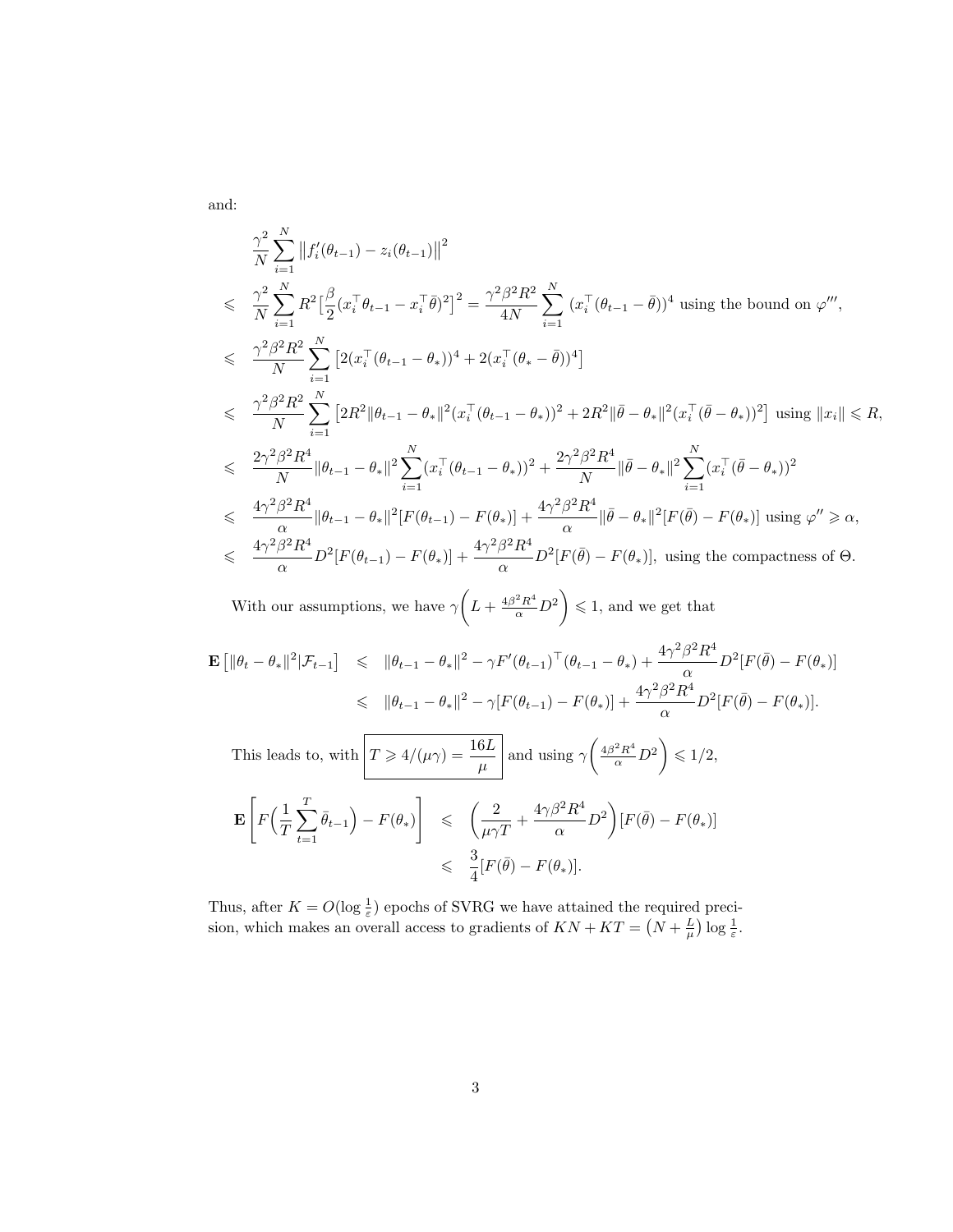#### A.3 Stability of SVRG-2

If we make no compactness assumption on  $\Theta$ , then we have:

$$
\frac{\gamma^2}{N} \sum_{i=1}^N ||f_i'(\theta_{t-1}) - z_i(\theta_{t-1})||^2
$$
\n
$$
\leq \frac{2\gamma^2}{N} \sum_{i=1}^N ||f_i'(\theta_{t-1}) - f_i(\bar{\theta})||^2 + \frac{2\gamma^2}{N} \sum_{i=1}^N ||f_i''(\bar{\theta})(\theta_{t-1} - \bar{\theta})||^2
$$
\n
$$
\leq 2\gamma^2 R^2 F'(\theta_{t-1})^\top (\theta_{t-1} - \theta_*) + 2\gamma^2 R^2 [F(\bar{\theta}) - F(\theta_*)] \text{ from the SVRG proof,}
$$
\n
$$
+ \frac{2\gamma^2}{N} \sum_{i=1}^N R^2 ||x_i^\top (\theta_{t-1} - \bar{\theta})||^2
$$
\n
$$
\leq 2\gamma^2 R^2 F'(\theta_{t-1})^\top (\theta_{t-1} - \theta_*) + 2\gamma^2 R^2 [F(\bar{\theta}) - F(\theta_*)]
$$
\n
$$
\frac{2\gamma^2 R^2}{\alpha} F'(\theta_{t-1})^\top (\theta_{t-1} - \theta_*) + \frac{2\gamma^2 R^2}{\alpha} [F(\bar{\theta}) - F(\theta_*)]
$$
\n
$$
\leq \frac{4\gamma^2 R^2}{\alpha} F'(\theta_{t-1})^\top (\theta_{t-1} - \theta_*) + \frac{4\gamma^2 R^2}{\alpha} [F(\bar{\theta}) - F(\theta_*)]
$$

Thus, if we take the smaller step-size  $\gamma = \frac{\alpha}{8R^2}$  and  $T = \frac{64R^2}{\alpha\mu}$  $\frac{4R^2}{\alpha\mu}$ , we get the same convergence.

#### A.4 Robustness to errors in the Hessian

We assume that  $z_i(\theta) = f'_i(\bar{\theta}) + H_i(\theta - \bar{\theta})$ , with a relative error  $\frac{1}{N} \sum_{i=1}^N (f''_i(\bar{\theta}) (H_i)^2 \preccurlyeq R^2 \eta \frac{1}{N} \sum_{i=1}^n \hat{f_i}''(\vec{\theta})$ . If we take  $H_i = 0$  (plain SVRG), we can take  $\eta = 1$ . We assume  $\frac{8\beta^2 R^4}{\alpha} D^2 \leq L$  and  $\gamma = 1/(4L)$  with  $8\frac{R^2}{\alpha}$  $rac{R^2}{\alpha} \eta \leqslant L$ . Then

$$
\frac{\gamma^2}{N} \sum_{i=1}^N \left\|f_i'(\theta_{t-1}) - z_i(\theta_{t-1})\right\|^2
$$
\n
$$
\leq 2 \frac{\gamma^2}{N} \sum_{i=1}^N \left\|f_i'(\theta_{t-1}) - f_i'(\bar{\theta}) - f_i''(\bar{\theta})(\theta_{t-1} - \bar{\theta})\right\|^2 + 2 \frac{\gamma^2}{N} \sum_{i=1}^N \left\|(H_i - f_i''(\bar{\theta}))(\theta_{t-1} - \bar{\theta})\right\|^2
$$
\n
$$
\leq \frac{4\gamma^2 \beta^2 R^4}{\alpha} D^2 [F(\theta_{t-1}) - F(\theta_*)] + \frac{4\gamma^2 \beta^2 R^4}{\alpha} D^2 [F(\bar{\theta}) - F(\theta_*)]
$$
\n
$$
+ 2 \frac{\gamma^2 R^2 \eta}{N} \sum_{i=1}^n (x_i^\top (\bar{\theta} - \theta_{t-1}))^2
$$
\n
$$
\leq \frac{4\gamma^2 \beta^2 R^4}{\alpha} D^2 [F(\theta_{t-1}) - F(\theta_*)] + \frac{4\gamma^2 \beta^2 R^4}{\alpha} D^2 [F(\bar{\theta}) - F(\theta_*)]
$$
\n
$$
+ 4 \frac{\gamma^2 R^2 \eta}{\alpha} \left( [F(\bar{\theta}) - F(\theta_*)] + [F(\theta_{t-1}) - F(\theta_*)] \right)
$$

Thus, with the exact same proof as before (i.e., combining regular SVRG and SVRG2) we reach the desired result.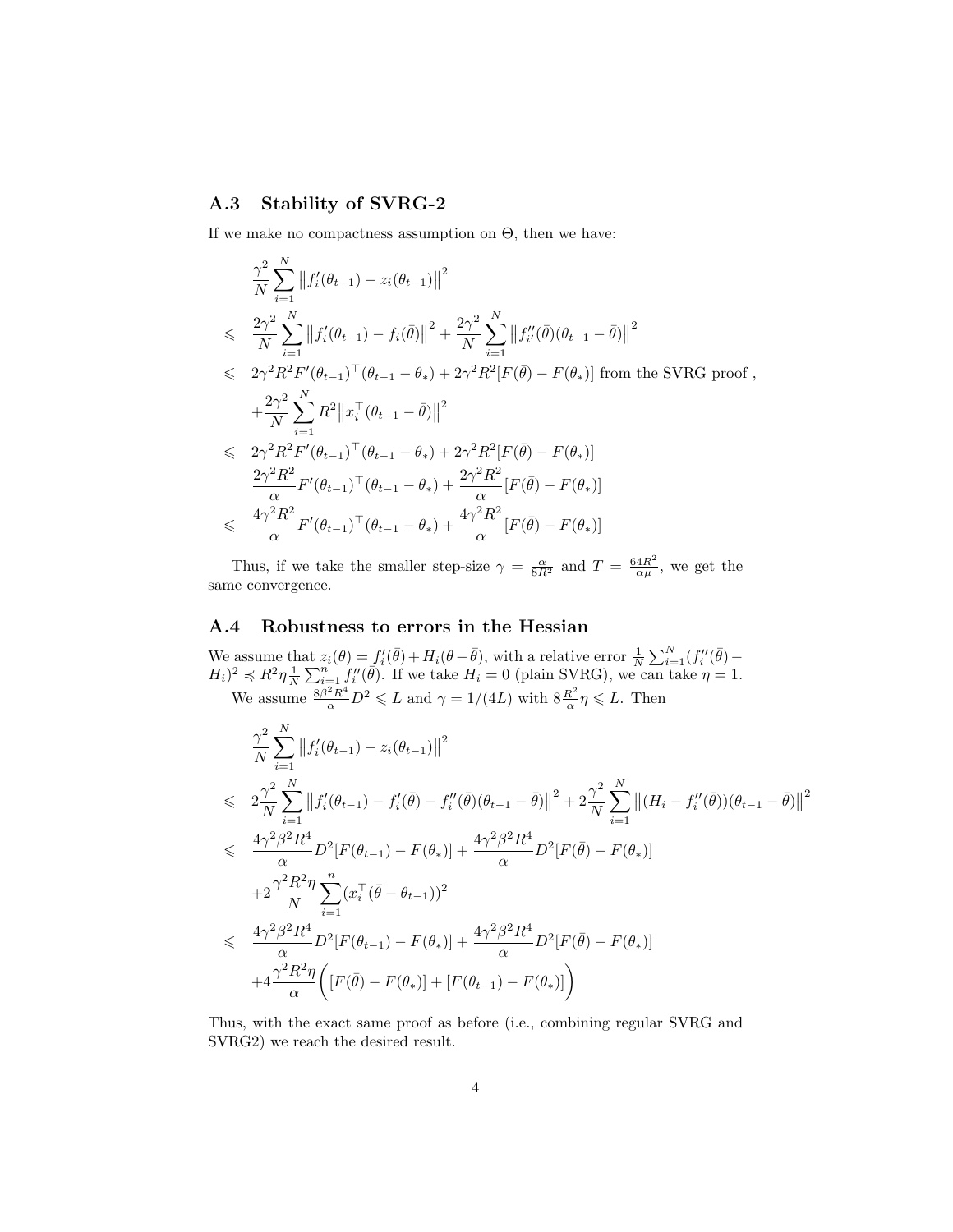

Figure 1: Performance of the SVRG2sec with different choices of  $\sigma$  on: (a) a9a (b) covtype (c) phishing (d) mushrooms.

### B Robustness of the diagonal approximation.

Our robust secant equation has a hyperparameter,  $\sigma^2$ . Since the popularity of an optimization method depends as much of its ease of use as of its convergence rate, we tested the impact of  $\sigma^2$  on the convergence speed. In the supplementary material we show that the impact is generally very limited and that our method is robust to the choice of  $\sigma^2$ . In all other experiments we set  $\sigma^2 = 0.01$ .

## C Additional experiments

We include here the results on two additional LIBSVM datasets, *gisette* and madelon.



Figure 2: Performance of various SVRG-based methods on LIBSVM test problems: (a) gisette (b) madelon.